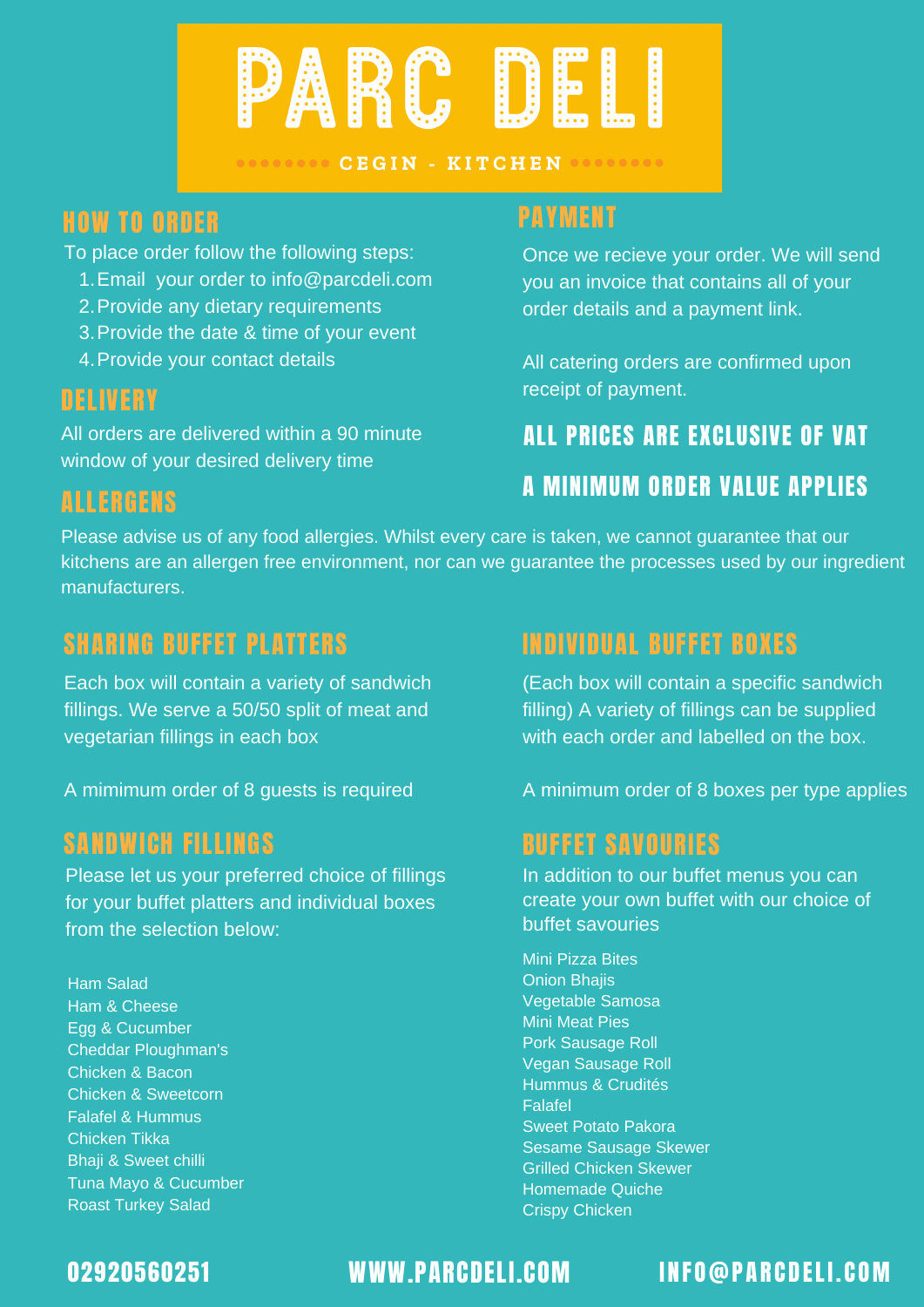# SHARING BUFFET PLATTERS VEGETARIAN & VEGAN SIMPLE PLATTERS

Our sharing buffets are served in biodegradable presentation boxes. Perfect for sharing!

# WORKING LUNCH 1

**CLASSIC SANDWICH PLATTER MINI INDIAN SNACK SELECTION WHOLE FRUIT PLATTER BAKED TREATS**

**£7.50 PER PERSON**

# WORKING LUNCH 2

**CLASSIC SANDWICH PLATTER MINI INDIAN SNACK SELECTION SAUSAGE ROLLS & CRISPY CHICKEN WHOLE FRUIT PLATTER BAKED TREATS**

**£8.00 PER PERSON**

## WORKING LUNCH 3

**CLASSIC SANDWICH PLATTER MINI INDIAN SNACK SELECTION SAUSAGE ROLLS & CRISPY CHICKEN WHOLE FRUIT PLATTER BAKED TREATS**

**£8.00 PER PERSON**

### DELI MIX BUFFET

**CLASSIC SANDWICH PLATTER 3 PARC DELI BUFFET SAVOURIES BAKED TREATS**

**£8.00 PER PERSON**

PLATTERS

#### VEGETARIAN WORKING LUNCH 3

**VEGETARIAN SANDWICH PLATTER MINI INDIAN SNACK SELECTION VEGGIE SAUSAGE ROLLS WHOLE FRUIT PLATTER BAKED TREATS**

**£7.50 PER PERSON**

### VEGAN WORKING LUNCH 4

**VEGAN SANDWICH PLATTER MINI INDIAN SNACK SELECTION VEGAN SAUSAGE ROLLS HUMMUS & CRUDITÉS WHOLE FRUIT PLATTER BAKED TREATS**

**£8.00 PER PERSON**

Our simple are served in biodegradable presentation boxes. Perfect for sharing!

#### JUST SARNIES

**MIX OF CLASSIC AND PREMIUM SANDWICHES**

**£4.25 PER PERSON**

### SARNIES & FRUIT

**MIX OF CLASSIC AND PREMIUM SANDWICHES, FRESH FRUIT PLATTER**

**£5.95 PER PERSON**

### SARNIES & CAKE

**MIX OF CLASSIC AND PREMIUM SANDWICHES, SELECTION OF CAKE BITES**

**£6.50 PER PERSON**

02920560251 WWW.PARCDELI.COM **INF O@P A R C D ELI. C OM**